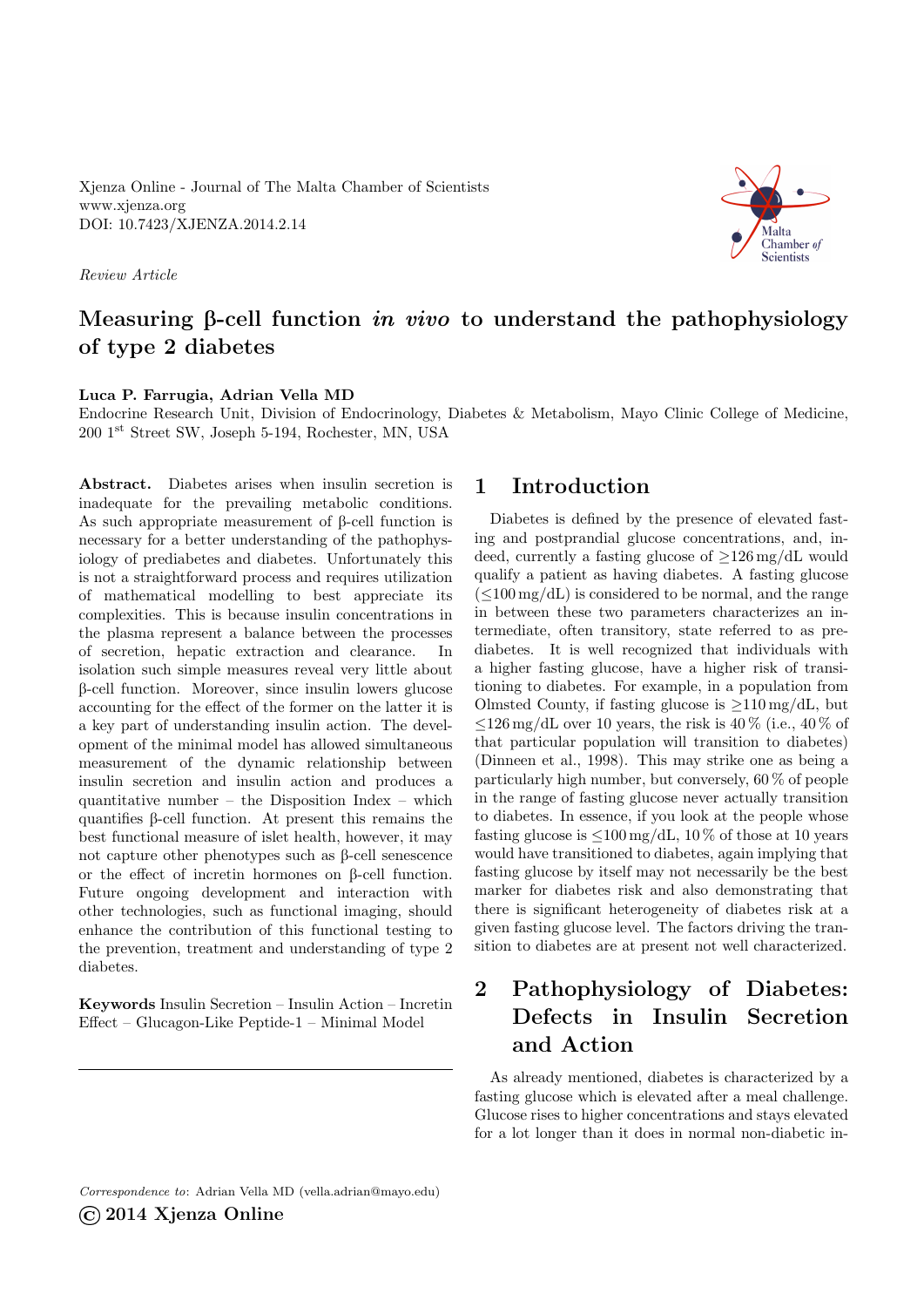dividuals. This elevation in glucose over time is what leads to diabetes complications. Why does this arise? It arises because fasting insulin concentrations are inappropriate for the prevailing degree of glycaemia. Also, in response to a meal challenge, insulin concentrations rise to a lower peak and take a long time getting to that peak compared to the ten-fold elevation in insulin concentrations that occurs within about 30-45 minutes of meal ingestion in non-diabetic individuals. In addition to delayed and defective insulin secretion, people with type 2 diabetes inappropriately suppress glucagon in response to meal ingestion. In fact, a paradoxical rise in glucagon is often present, in contrast to glucagon suppression observed in the first two hours after meal ingestion that is seen in non-diabetic individuals. This further exacerbates postprandial hyperglycemia (Butler and Rizza, [1991\)](#page-5-1).

Diabetes is also characterized by defects in insulin action (i.e. the ability of insulin to suppress endogenous production of glucose and to stimulate the peripheral uptake of glucose in insulin-sensitive tissues is impaired when compared to non-diabetic individuals). How important is the interaction of defects in insulin secretion with defects in insulin action? To address this question, when people with varying degrees of insulin action are studied, worsening defects in insulin secretion cause far greater rises in glucose concentration than either defect alone, with such effects most marked in people with type 2 diabetes. For example, Basu et al. [\(1996\)](#page-5-2) studied three groups of people with varying grades of insulin resistance (i.e. one group comprised insulin-sensitive, lean, nondiabetic individuals. Another group comprised insulinresistant people with type 2 diabetes, and in a third intermediate group were obese non-diabetic individuals who had milder degrees of insulin resistance). These individuals were studied on two occasions in the presence of a pancreatic clamp with somatostatin to inhibit endogenous insulin secretion and with glucagon-growth hormone replacement at basal concentrations. Subjects then received a 'diabetic' insulin profile (i.e. a decrease in delayed insulin infusion which mimicked postprandial response of insulin seen in diabetic individuals) versus a normal non-diabetic insulin profile. In all subjects, infusion of a 'diabetic' insulin profile in comparison to the 'non-diabetic' profile resulted in higher glucose concentrations, but the effect was most marked in the more insulin-resistant individuals. This implies that, in reality, if insulin action is sufficient, defects in insulin secretion can be compensated for. However, with varying degrees of insulin resistance, the hyperglycemia that occurs in response to a diabetic insulin profile increases (Basu et al., [1996\)](#page-5-2).

These observations, in a sense, dispute the previous prevailing theory of predisposition to diabetes, which hypothesized that people secrete insulin increasingly in response to increasing degrees of insulin resistance. However, there comes a time when the beta cells collectively cannot sustain this increased rate of insulin secretion and hyperglycemia develops (DeFronzo, [1988\)](#page-5-3). This theory has also been called the Starling's curve of the pancreas, taking its cue from the Starling curve as it applies to the heart where increasing degrees of preload increase contractility of the myocardium up to the point of cardiac failure. In practice, this is unlikely to occur, because across populations of individuals with prediabetes, it seems that with worsening degrees of hyperglycemia insulin secretion and action both decline concurrently, rather than insulin secretion increasing, as insulin action decreases and then suddenly failing (Sathananthan et al., [2012\)](#page-6-0)

## 3 Measuring Insulin Secretion in vivo

The original proposition of a Starling Curve of the pancreas is likely flawed because it is based on population cross-sectional data with no longitudinal follow-up. In addition, most of the calculations used to quantify insulin secretion in response to a standardized meal challenge used qualitative peripheral insulin concentrations. It is important to remember that insulin concentrations alone do not necessarily reflect insulin secretion. The insulin concentrations that appear in the peripheral circulation have already gone through hepatic extraction and therefore do not necessarily reflect the concentrations of insulin appearing in the portal circulation as a result of insulin secretion. Thus the insulin concentrations peripherally represent the net sum of two processes–insulin secretion and hepatic extraction (Rossell et al., [1983\)](#page-5-4). Therefore, for quantitative measures of insulin secretion, current state-of-the art measurements utilize C-peptide which is secreted in a 1:1 molar ratio with insulin. The problem with this approach is that while insulin has a half-life of  $\sim 5$  minutes in the circulation, C-peptide has a half-life of  $\sim 35$  minutes and tends to accumulate over time. Therefore to calculate insulin secretion rates, insulin secretion needs to be deconvoluted from the Cpeptide concentrations using known rates of clearance for C-peptide (Cobelli et al., [2014\)](#page-5-5).

The other observation to consider is that insulin secretion in response to a physiologic or supraphysiologic challenge arises from two distinct compartments. This phenomenon was first observed in isolated islets and then subsequently in perfused pancreata, where it was clear that exposure to glucose acutely results in a rapid upstroke in insulin concentrations, which is then rapidly followed by a second upstroke which is more sustained than the first, but whose amplitude is lower. These are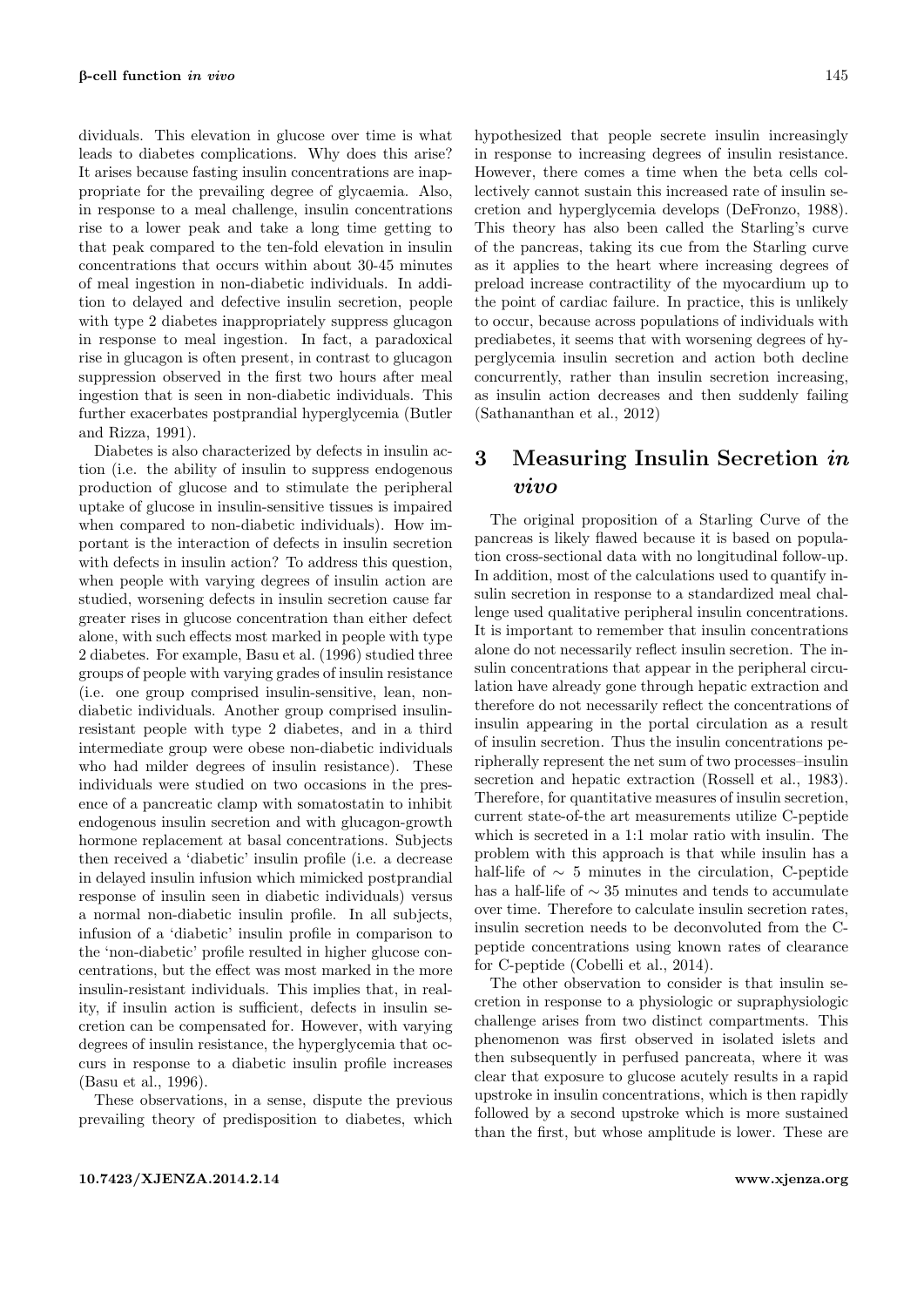collectively referred to as the first and second phases of insulin secretion. The first phase of insulin secretion represents a pool of insulin that is already present in granules during fasting and is released immediately in response to hyperglycemia. In contrast, the second phase of insulin secretion likely represents the synthesis and secretion of insulin in response to sustained hyperglycemia. This phenomenon has subsequently been shown in rodents, primates and in humans in response to intravenous glucose challenges. However, this biphasic pattern of insulin secretion is actually not observed in response to oral glucose challenges, likely because of the effects of hepatic extraction, the magnitude of which differs in response to the first and second phase of insulin secretion (Nesher and Cerasi, [2002\)](#page-5-6).



Figure 1: The nature of the hyperbolic relationship between β-cell responsivity (Φ) and Insulin action  $(S_i)$  depending on the glucose tolerance status of an individual. NGT = Normal Glucose Tolerance, IGT = Impaired Glucose Tolerance, DM = Diabetes Mellitus.

### 4 The Minimal Model

Reproducible, optimal, and quantitative measures of insulin secretion require some form of modeling which takes into account the fact that insulin is secreted into a remote compartment (i.e. the portal vein which is not accessible for peripheral sampling) and that between its appearance in the portal vein and its appearance in the systemic circulation there is a time lag to account for the distribution of insulin across various tissues and compartments. This is required because sampling in the peripheral circulation does not necessarily represent what is occurring at that time in the portal circulation in response to a given challenge. The current minimal model assumes that the sample pool of insulin differs slightly but significantly from the actively circulating pool of insulin and, again, this differs from the pool of insulin which is actually released. The minimal model also takes into account the delay (otherwise known as time, T) between the first and second phase of insulin secretion which represents the time to stimulate insulin

synthesis in response to a given stimulus (Breda et al., [2001,](#page-5-7) [2002;](#page-5-8) Man et al., [2002\)](#page-5-9).

The other consideration when measuring insulin secretion is to take into account the fact that insulin secretion occurs in the context of the prevailing insulin action. Just as it is unreasonable to talk about power in engineering terms without taking into account the amount of weight the said power needs to move, the same applies for beta cell function, and in such circumstances, insulin secretion should be expressed as a function of the prevailing insulin action. The resulting disposition index is currently considered the gold-standard measure of  $\beta$ -cell function. The disposition index tends to decrease across the spectrum of prediabetes, and the lower the disposition index, the likelier the risk of developing diabetes in the subsequent decade (Cobelli et al., [2014;](#page-5-5) Xiang et al., [2014\)](#page-6-1).

Insulin secretion is related to insulin action via a hyperbolic relationship so that when glucose tolerance is maintained, even small decreases in insulin action are associated with a very significant increase in insulin secretion in an effort to maintain euglycaemia provided beta cell function is intact. The hyperbolic curve, which describes this relationship, will shift to the left as the beta cell fails and an individual becomes diabetic. Experimentally this paradigm has been proven in multiple situations, either by using pharmacotherapy or lifestyle intervention to improve insulin action with a commensurate offloading in insulin secretion or conversely making individuals acutely insulin resistant using various interventions such as free fatty acid elevation or niacin to increase insulin secretion, assuming euglycaemia is maintained in such circumstances (Bergman, [1989;](#page-5-10) Bergman et al., [2002\)](#page-5-11).

The concept of the disposition index has been criticized more recently because of the realization that some individuals may not actually be able to respond by increasing insulin secretion in the presence of very significant changes in insulin action, and therefore, a hyperbolic relationship may not always exist. Indeed, efforts are now underway to perhaps better characterize the nature of the relationship between secretion and action in a given individual. How this relationship progresses over time, and whether genetic predisposition or disease itself actually accounts for a lot of these changes is, at present, uncertain (Ferrannini and Mari, [2004\)](#page-5-12).

Another important reason for using an oral challenge over an intravenous glucose challenge to measure beta cell function is because it incorporates the incretin contribution to insulin secretion (Campioni et al., [2007\)](#page-5-13).

### 5 What is the incretin effect?

It has long been known by physiologists that for a given glucose load administered intrajejunally as op-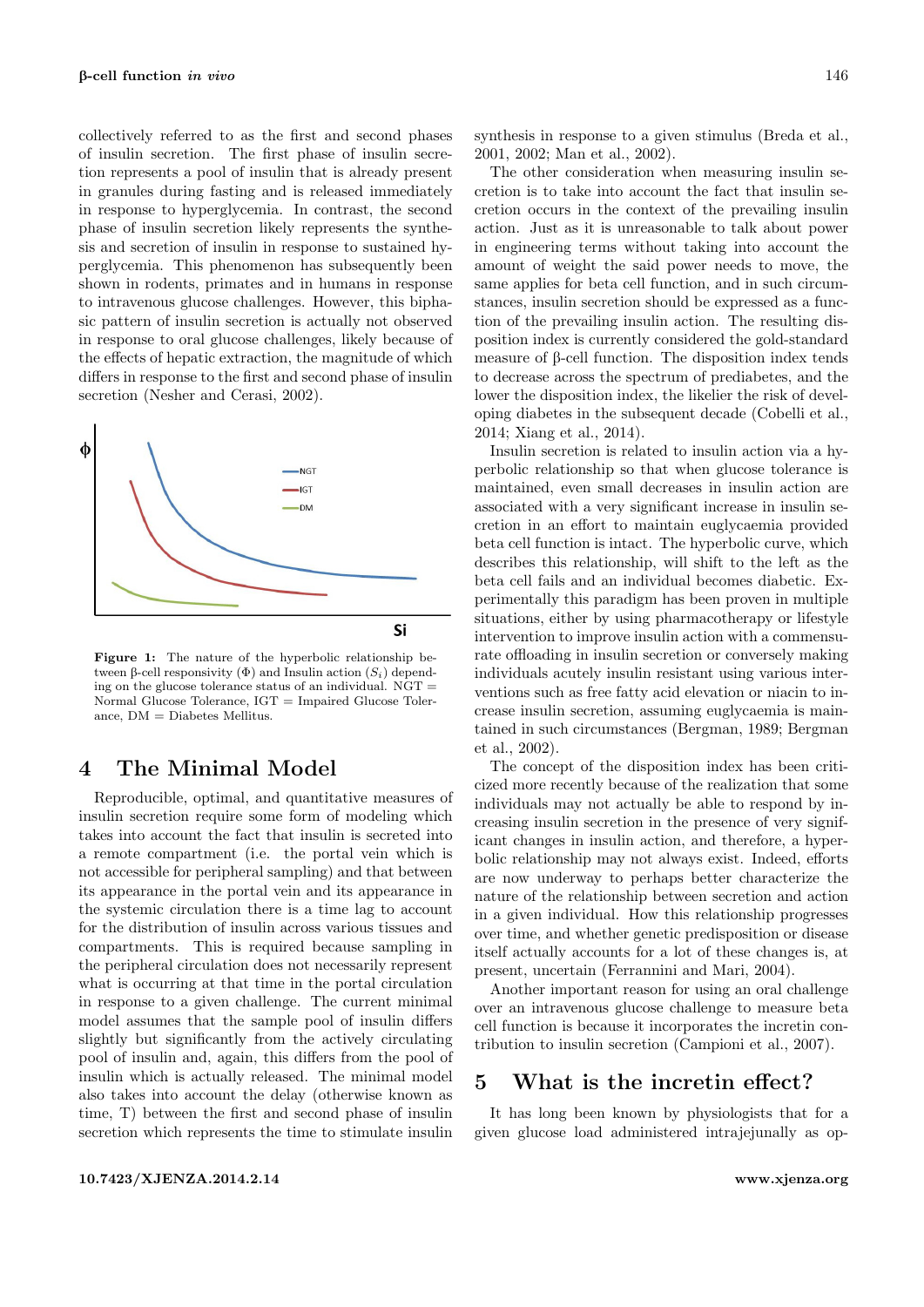

**Figure 2:** The relationship between  $\beta$ -cell responsivity  $(\Phi)$  and Insulin action  $(S_i)$  and Disposition Index (DI) across the spectrum of impaired fasting glucose (left panel) and across the spectrum of impaired glucose tolerance (right panel). NFG = Normal Fasting Glucose, NGT = Normal Glucose Tolerance, IGT = Impaired Glucose Tolerance, DM = Diabetes Mellitus.

posed to intravenously, despite lower glucose concentrations, insulin secretion is far higher. Because of this, the existence of a gut hormone that stimulates insulin secretion and glucose disposal was hypothesized. The observed effect has been termed the 'incretin effect' because of its effect in assimilating an oral challenge (Mcintyre et al., [1964\)](#page-5-14). The subsequent observation that several segments of the intestine stained for glucagon and the realization that this was confined to enteroendocrine cells helped propel the discovery of Glucagon-like Peptide-1 (GLP-1). The intestine is characterized by cellular heterogeneity and a distinct population of cells, characterized as APUD cells (since they take up amine precursors and decarboxylate them) that actively secrete multiple gut hormones. The glucagonstaining cells today are called L cells, and in actual fact, the immunoreactivity for glucagon arises not because they contain glucagon but because they contain a fragment of proglucagon, GLP-1. GLP-1 arises from transcription and translation of the glucagon gene to produce proglucagon but, whereas in the alpha-cell prohormone convertase 2 converts proglucagon to glucagon, in the L-cells of the gut prohomone convertase 1 converts proglucagon to GLP-1. Another product of proglucagon is glucagon-like peptide-2 (GLP-2). GLP-2 is actually a growth factor for intestinal epithelial cells and has no effect on insulin secretion or glucose metabolism. A larger fragment of proglucagon, oxyntomodulin, has effects on appetite, but its effects are probably not very significant in normal physiologic circumstances (Holst et al., [1994;](#page-5-15) Holst and Orskov, [2001\)](#page-5-16). Nevertheless, GLP-1 has excited the interest of endocrinologists because it is a powerful insulin secretagogue and it stimulates insulin secretion in a glucose-dependent manner (i.e. insulin secretion will not be stimulated if glucose concentrations are within normal limits and at fasting concentrations). Unfortunately, GLP-1 has a very short half-life in the circulation. Therefore, if GLP-1 is to have therapeutic effect in people with diabetes, it will need to be infused on a continuous basis, given that its half-life is on the order of 1-2 minutes. GLP-1 activity depends on the integrity of the two end-terminal amino acids, loss of which inactivates GLP-1. An alternative is to inhibit the main enzyme responsible for its degradation. This enzyme is dipeptidyl-peptidase 4 and, indeed, dipeptidyl peptidase 4 inhibitors form a new class of glucose-lowering agents used to treat diabetes (Drucker and Nauck, [2006\)](#page-5-17).

The third alternative is to use another analog of GLP-1 capable of stimulating the seven transmembrane helix GLP-1 receptor, yet resistant to the degradative effects of DPP-4. Such analogs are often called GLP-1 receptor agonists and, again, have been shown to have significant therapeutic viability in the treatment of diabetes.

There are significant differences between these two classes of agents which help to inform some of the underlying physiology that predisposes to diabetes. DPP-4 inhibitors raise endogenous GLP-1 concentrations, and in fact, active concentrations of GLP-1 are raised to high physiologic concentrations with a peak in the 12-20 pM range. In contrast, the equivalent activity of GLP-1 receptor agonists is probably achieved at GLP-1 concentrations of 25-30 pM. Both DPP-4 inhibitors and GLP-1 receptor agonists lower fasting and postprandial glucose concentrations, which is done by improving beta-cell function and simulating insulin secretion for a given glucose concentration. Intriguingly, GLP-1 receptor agonists also have powerful effects on intestinal motility, delaying gastric emptying, stimulating the nausea centers in the hypothalamus, and decreasing appetite. These effects are not observed with DPP-4 inhibitors (Vella et al., [2007\)](#page-6-2).

## 6 The role of genetics in GLP-1 responsiveness

There are individuals who exhibit differential responsiveness to GLP-1-based therapy or GLP-1 infusion.

#### <10.7423/XJENZA.2014.2.14><www.xjenza.org>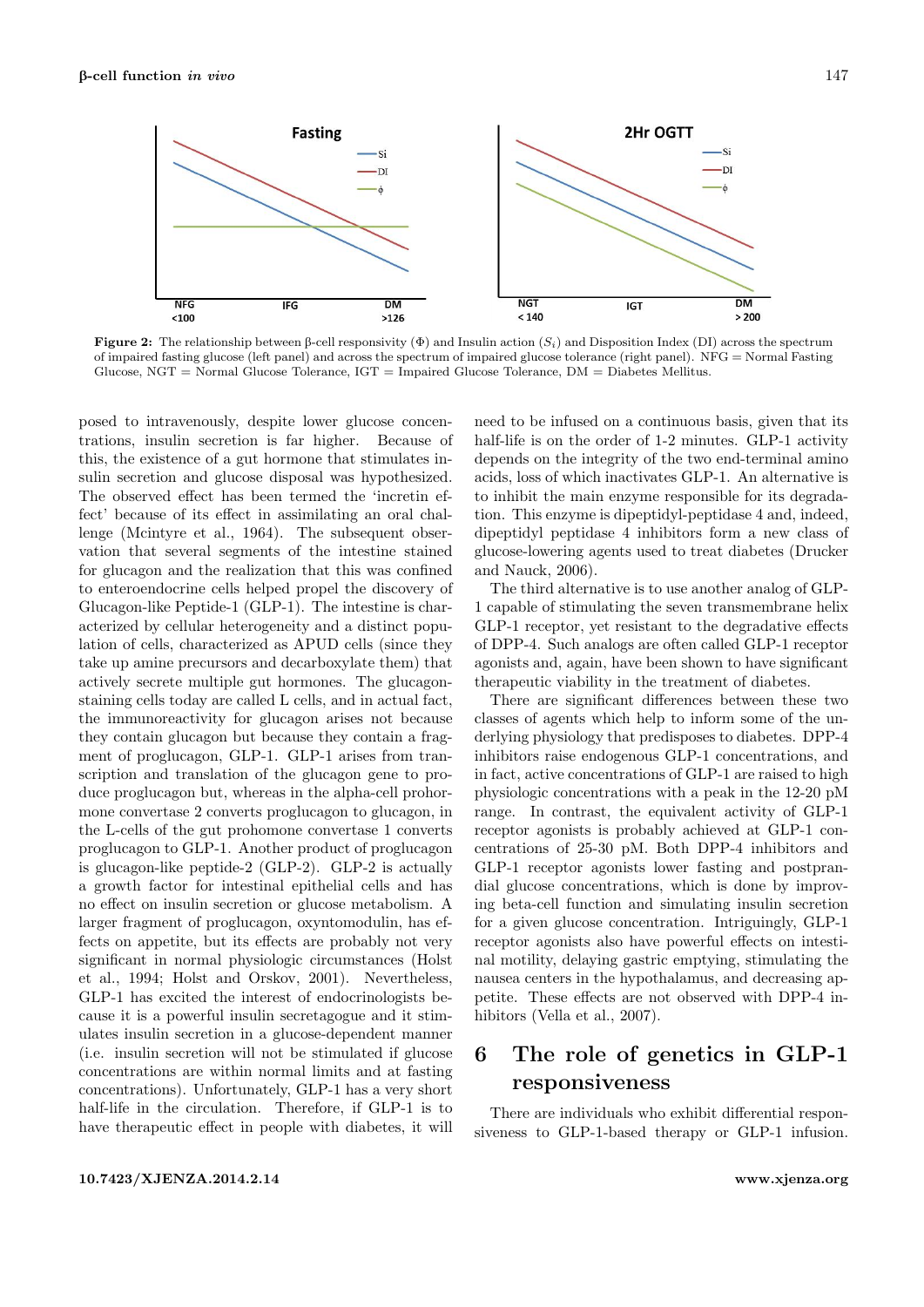The earliest suggestion that this may be genetic in origin came from Beinborn et al. [\(2005\)](#page-5-18) who identified a GLP-1 receptor mutation which altered responsitivity of the GLP-1 receptor to GLP-1 by about  $50\%$  (Beinborn et al., [2005\)](#page-5-18). Subsequently, the suggestion that common genetic polymorphisms in the GLP-1 receptor may affect responsiveness to infused GLP-1 was tested in a population of healthy individuals and indeed, two polymorphisms were identified which significantly altered GLP-1 responsitivity. Of the two SNPs identified, the most profound action was observed for RS3765467, which is an arginine to glutamine change at position 131 of the GLP-1 receptor in axon 4. This has a minor allele frequency of 5 % in Caucasians and, in the particular experiment, had a very profound effect on insulin secretion in response to infused GLP-1 and glucose. In contrast, RS6923761 results in a glycine to serine substitution at position 168 in axon 5. This has a minor allele frequency of about 30 % in Caucasian and, indeed, the individuals who are homozygous for serine at that position have decreased responsiveness to GLP-1 compared to the more common form where individuals are homozygous for glycine (Sathananthan et al., [2010\)](#page-5-19).

### 7 GLP-1 and bariatric surgery

Another way that GLP-1 may be potentially important in diabetes is as it pertains to bariatric surgery. The commonest form of bariatric surgery undertaken, at least in North America, currently is Roux-en-Y gastric bypass, which creates a small restrictive gastric pouch and diverts nutrients to the distal intestine. The effect of distal delivery of calories results in stimulation of GLP-1 secretion. Individuals after gastric bypass have high concentrations of GLP-1 in response to meal ingestion (Laferrère et al., [2008\)](#page-5-20). Roux-en-Y gastric bypass has aroused interest recently because bypass operations are associated with remission of diabetes in about 40 % of all individuals with type 2 diabetes, and it has been hypothesized that GLP-1 may play a role in this remission. In such circumstances, one of the experimental paradigms used to investigate the contribution of endogenous GLP-1 to insulin secretion in the postprandial period has been to use competitive antagonist of GLP-1 at its cognate receptor. This antagonist is exendin-(9,39) and is actually a derivative of a GLP-1 receptor agonist which is truncated and, therefore, has no significant metabolic effect when it binds the GLP-1 receptor.

In non-diabetic patients after Roux-en-Y gastric bypass, infusion of exendin-(9,39) results in decreased insulin and C-peptide concentrations compared to age-, weight-, and gender-matched controls. Indeed, this results in a small but significant rise in peak and integrated glucose concentrations. These effects are due to small effects on beta-cell function, as manifested by decreases in beta-cell responsitivity. What is interesting is that the component of beta-cell responsitivity that is affected is the one that is dependent upon insulin synthesis and secretion in keeping with the known effects of GLP-1 on insulin synthesis. The converse experimental administration of GLP-1 or GLP-1-based therapies raise the component of insulin secretion that is associated with synthesis and secretion (Shah et al., [2014\)](#page-6-3).

A neglected part of the physiology of insulin secretion is the fact that insulin is actually secreted into the portal vein in a pulsatile fashion, and the amplitude and frequency of insulin pulses are decreased in pathologic states, such as aging, obesity, and type 2 diabetes. GLP-1 may be important when secreted into the portal vein because it may help maintain beta-cell competence as well as beta-cell pulsatility and amplitude. Whether fasting and postprandial insulin secretion or its pulsatility has effects on, for example, hepatic insulin action, thereby explaining the relationship between insulin secretion and action observed in prediabetes, is as yet unknown but is the subject of active investigation (Meier et al., [2005;](#page-5-21) Matveyenko et al., [2008\)](#page-5-22).

### 8 Measuring B-cell mass

The final aspect as pertains to beta-cell function is the quest to try and quantify beta-cell mass. At present, this subject is problematic. Initial attempts of quantifying beta-cell mass were quite simple and qualitative as they involved counting islets in autopsy specimens. Since then attempts have been made to undertake invasive testing in humans using pancreatic biopsy. Unfortunately, this method is flawed with complications and rarely provides useful information, therefore it has almost been abandoned completely. Efforts have been made to try and quantify islet mass by extrapolating from pancreatic volume obtained by conventional, noninvasive imaging such as CT scanning of magnetic resonance imaging and subsequent extrapolation of islet number. More recently, efforts have been made to use ligands specific to the islets which then can be labeled either with a fluorescent marker detectable by noninvasive imaging or with a radio-labeled ligand. However, to date there has been no compound identified which binds specifically to the islets.

At the current time, the best paradigm for beta-cell function in vivo is ultimately reductionist in approach; currently islet numbers and islet morphology are less important than how they function in response to a given challenge. It is in this circumstance that a functional test such as an oral glucose tolerance test or a mixed meal test and subsequent mathematical extrapolation of beta-cell function may be important clinically. Our current therapeutic interventions are intended to improve glycaemic control not improving beta-cell health.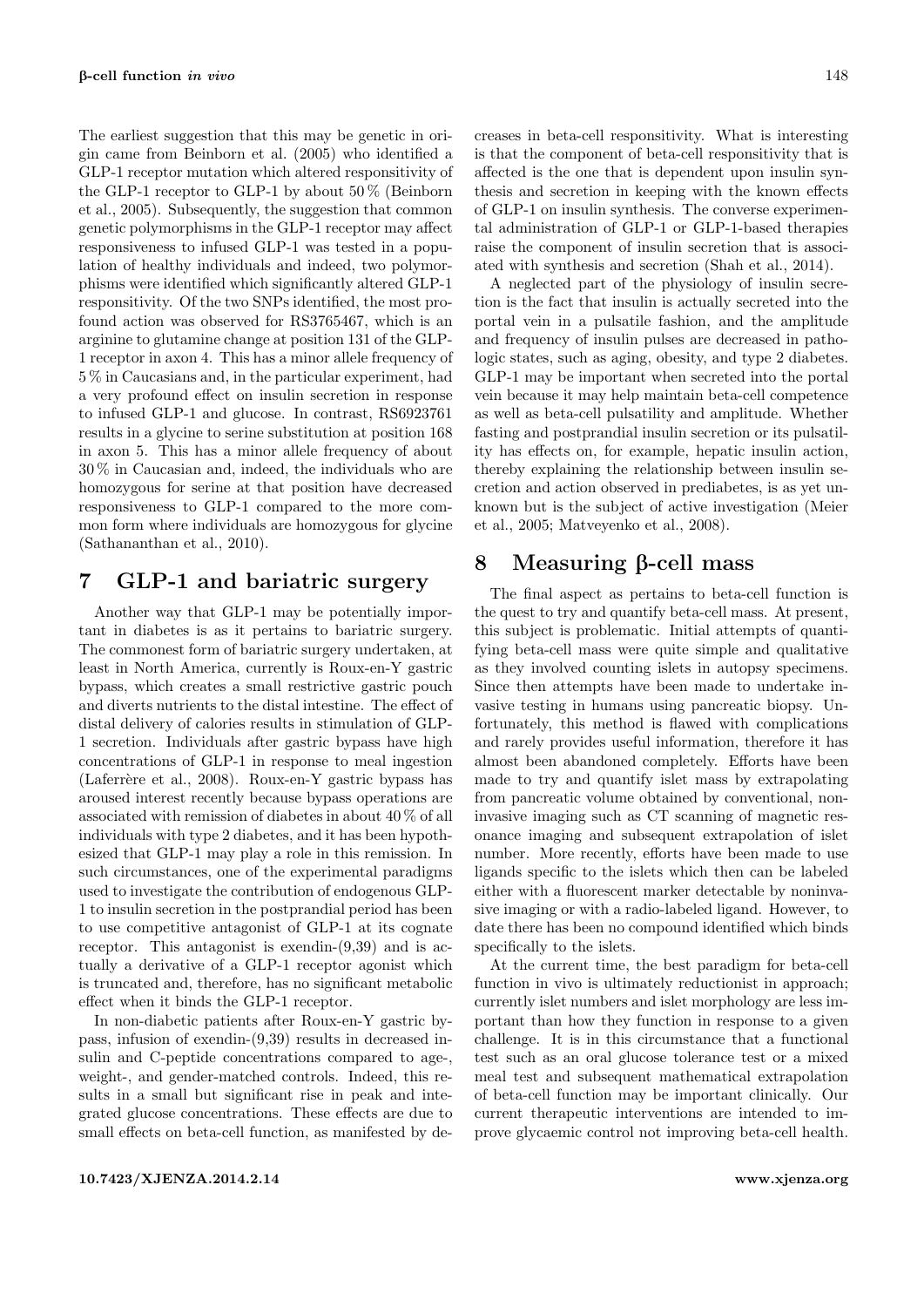Nevertheless, using the current mathematical models to quantify beta-cell function over time may have therapeutic application in the near future with the development of novel therapeutics intended to increase beta-cell mass and function.

### Acknowledgments

This manuscript is a summary of the presentation given by Dr A. Vella at the COST BMBS APC held in Malta in April 2014 organized by Prof. G. Di Giovanni.

#### References

- <span id="page-5-2"></span>Basu, A., Alzaid, A., Dinneen, S., Caumo, A., Cobelli, C. and Rizza, R. A. (1996). Effects of a change in the pattern of insulin delivery on carbohydrate tolerance in diabetic and nondiabetic humans in the presence of differing degrees of insulin resistance. J. Clin. Invest. 97(10), 2351–2361.
- <span id="page-5-18"></span>Beinborn, M., Worrall, C. I., McBride, E. W. and Kopin, A. S. (2005). A human glucagon-like peptide-1 receptor polymorphism results in reduced agonist responsiveness. Regul. Pept. 130(1-2), 1–6.
- <span id="page-5-10"></span>Bergman, R. N. (1989). Lilly lecture 1989. Toward physiological understanding of glucose tolerance. Minimal-model approach. Diabetes 38(12), 1512– 1527.
- <span id="page-5-11"></span>Bergman, R. N., Ader, M., Huecking, K. and Citters, G. V. (2002). Accurate assessment of beta-cell function: the hyperbolic correction. Diabetes 51 Suppl 1, S212–20.
- <span id="page-5-7"></span>Breda, E., Cavaghan, M. K., Toffolo, G., Polonsky, K. S. and Cobelli, C. (2001). Oral glucose tolerance test minimal model indexes of beta-cell function and insulin sensitivity. Diabetes  $50(1)$ , 150–158.
- <span id="page-5-8"></span>Breda, E., Toffolo, G., Polonsky, K. S. and Cobelli, C. (2002). Insulin release in impaired glucose tolerance: oral minimal model predicts normal sensitivity to glucose but defective response times. Diabetes 51 Suppl 1, S227–33.
- <span id="page-5-1"></span>Butler, P. C. and Rizza, R. A. (1991). Contribution to postprandial hyperglycemia and effect on initial splanchnic glucose clearance of hepatic glucose cycling in glucose-intolerant or NIDDM patients. Diabetes 40(1), 73–81.
- <span id="page-5-13"></span>Campioni, M., Toffolo, G., Shuster, L. T., Service, F. J., Rizza, R. A. and Cobelli, C. (2007). Incretin effect potentiates beta-cell responsivity to glucose as well as to its rate of change: OGTT and matched intravenous study. Am. J. Physiol. Endocrinol. Metab. 292(1), E54–60.
- <span id="page-5-5"></span>Cobelli, C., Man, C. D., Toffolo, G., Basu, R., Vella, A. and Rizza, R. (2014). The oral minimal model method. Diabetes 63(4), 1203–1213.
- <span id="page-5-3"></span>DeFronzo, R. A. (1988). Lilly lecture 1987. The triumvirate: beta-cell, muscle, liver. A collusion responsible for NIDDM. Diabetes 37(6), 667–687.

<10.7423/XJENZA.2014.2.14><www.xjenza.org>

- <span id="page-5-0"></span>Dinneen, S. F., Maldonado, D., Leibson, C. L., Klee, G. G., Li, H., et al. (1998). Effects of changing diagnostic criteria on the risk of developing diabetes. Diabetes Care 21(9), 1408–1413.
- <span id="page-5-17"></span>Drucker, D. J. and Nauck, M. A. (2006). The incretin system: glucagon-like peptide-1 receptor agonists and dipeptidyl peptidase-4 inhibitors in type 2 diabetes. Lancet 368(9548), 1696–1705.
- <span id="page-5-12"></span>Ferrannini, E. and Mari, A. (2004). Beta cell function and its relation to insulin action in humans: a critical appraisal. Diabetologia 47(5), 943–956.
- <span id="page-5-15"></span>Holst, J. J., Bersani, M., Johnsen, A. H., Kofod, H., Hartmann, B. and Orskov, C. (1994). Proglucagon processing in porcine and human pancreas. J. Biol. Chem. 269(29), 18827–18833.
- <span id="page-5-16"></span>Holst, J. J. and Orskov, C. (2001). Incretin hormones– an update. Scand. J. Clin. Lab. Invest. Suppl. 234, 75–85.
- <span id="page-5-20"></span>Laferrère, B., Teixeira, J., McGinty, J., Tran, H., Egger, J. R., et al. (2008). Effect of weight loss by gastric bypass surgery versus hypocaloric diet on glucose and incretin levels in patients with type 2 diabetes. J. Clin. Endocrinol. Metab. 93(7), 2479–2485.
- <span id="page-5-9"></span>Man, C. D., Caumo, A. and Cobelli, C. (2002). The oral glucose minimal model: estimation of insulin sensitivity from a meal test. IEEE Trans Biomed Eng 49(5), 419–429.
- <span id="page-5-22"></span>Matveyenko, A. V., Veldhuis, J. D. and Butler, P. C. (2008). Adaptations in pulsatile insulin secretion, hepatic insulin clearance, and beta-cell mass to age-related insulin resistance in rats. Am. J. Physiol. Endocrinol. Metab. 295(4), E832–41.
- <span id="page-5-14"></span>Mcintyre, N., Holdsworth, C. D. and Turner, D. S. (1964). New interpretation of oral glucose tolerance. Lancet 2(7349), 20–21.
- <span id="page-5-21"></span>Meier, J. J., Veldhuis, J. D. and Butler, P. C. (2005). Pulsatile insulin secretion dictates systemic insulin delivery by regulating hepatic insulin extraction in humans. Diabetes 54(6), 1649–1656.
- <span id="page-5-6"></span>Nesher, R. and Cerasi, E. (2002). Modeling phasic insulin release: immediate and time-dependent effects of glucose. Diabetes 51 Suppl 1, S53–9.
- <span id="page-5-4"></span>Rossell, R., Gomis, R., Casamitjana, R., Segura, R., Vilardell, E. and Rivera, F. (1983). Reduced hepatic insulin extraction in obesity: relationship with plasma insulin levels. J. Clin. Endocrinol. Metab. 56(3), 608–611.
- <span id="page-5-19"></span>Sathananthan, A., Man, C. D., Micheletto, F., Zinsmeister, A. R., Camilleri, M., et al. (2010). Common genetic variation in GLP1R and insulin secretion in response to exogenous GLP-1 in nondiabetic subjects: a pilot study. Diabetes Care 33(9), 2074– 2076.